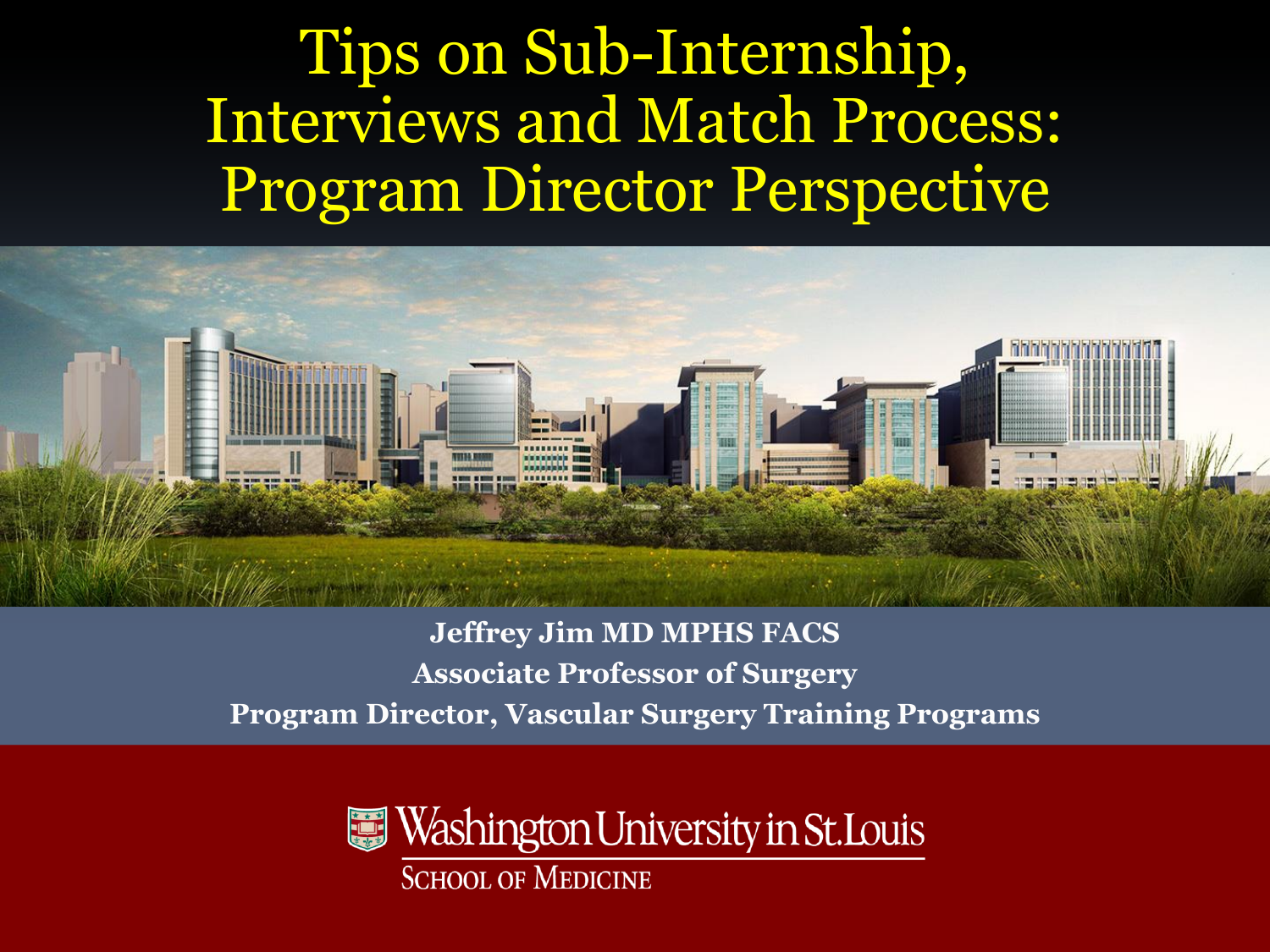#### Basics…

- Use common sense
- You are a student...but you are looking for a job!
- Utilize available resources
	- Other applicants
	- Surgery trainees
	- Program Director/Faculty advisor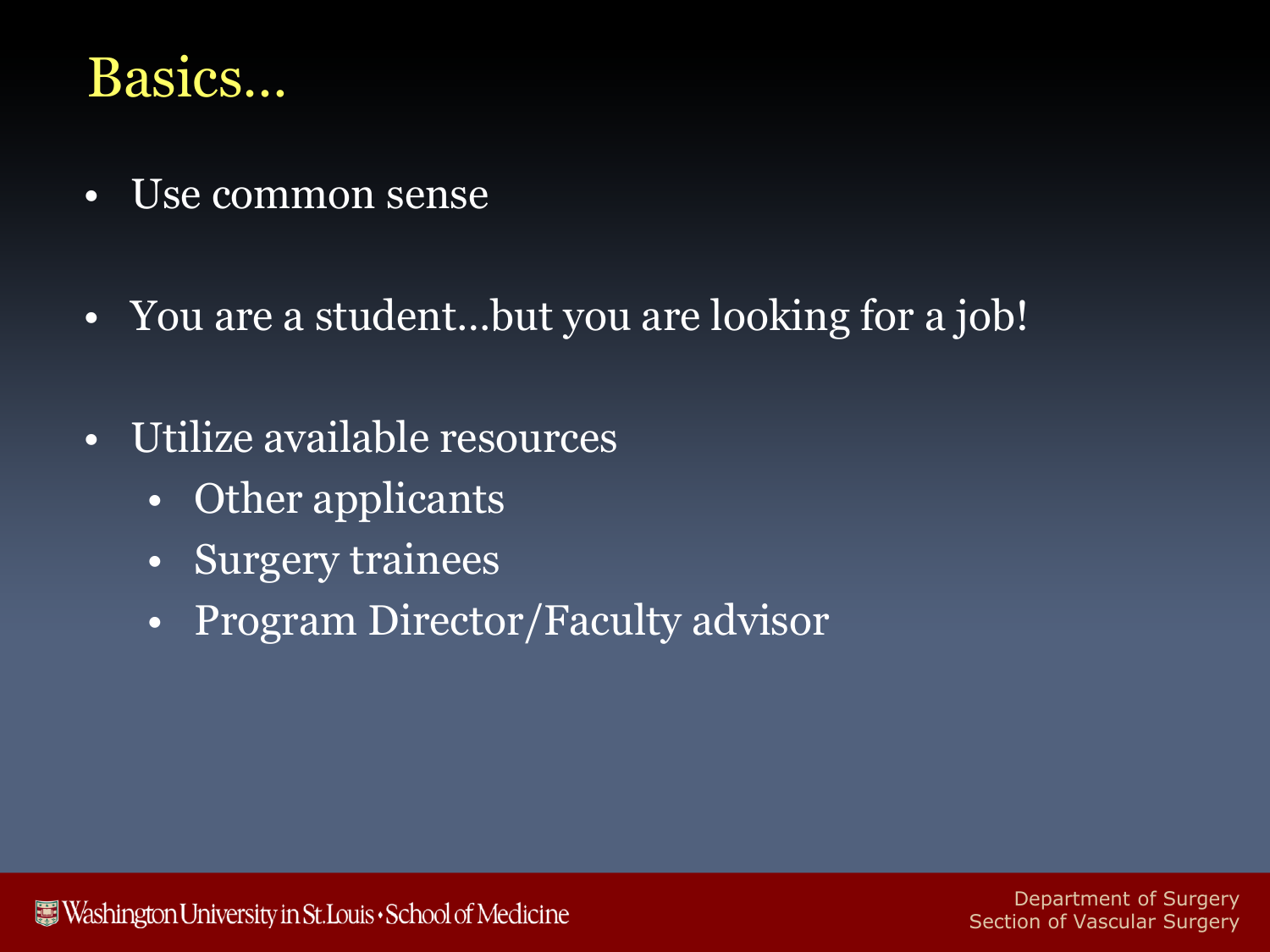# Sub-Internship – Home Institution

- Easiest starting point/familiarity
- Confirm your interest in the field/home program
- "First to show up and last to leave"
- Read up on patients ("if you don't know, look it up")
- Need 3 letters of recommendation (LOR)
	- Program Director
	- 2 more vascular surgeons??? (Chief, senior)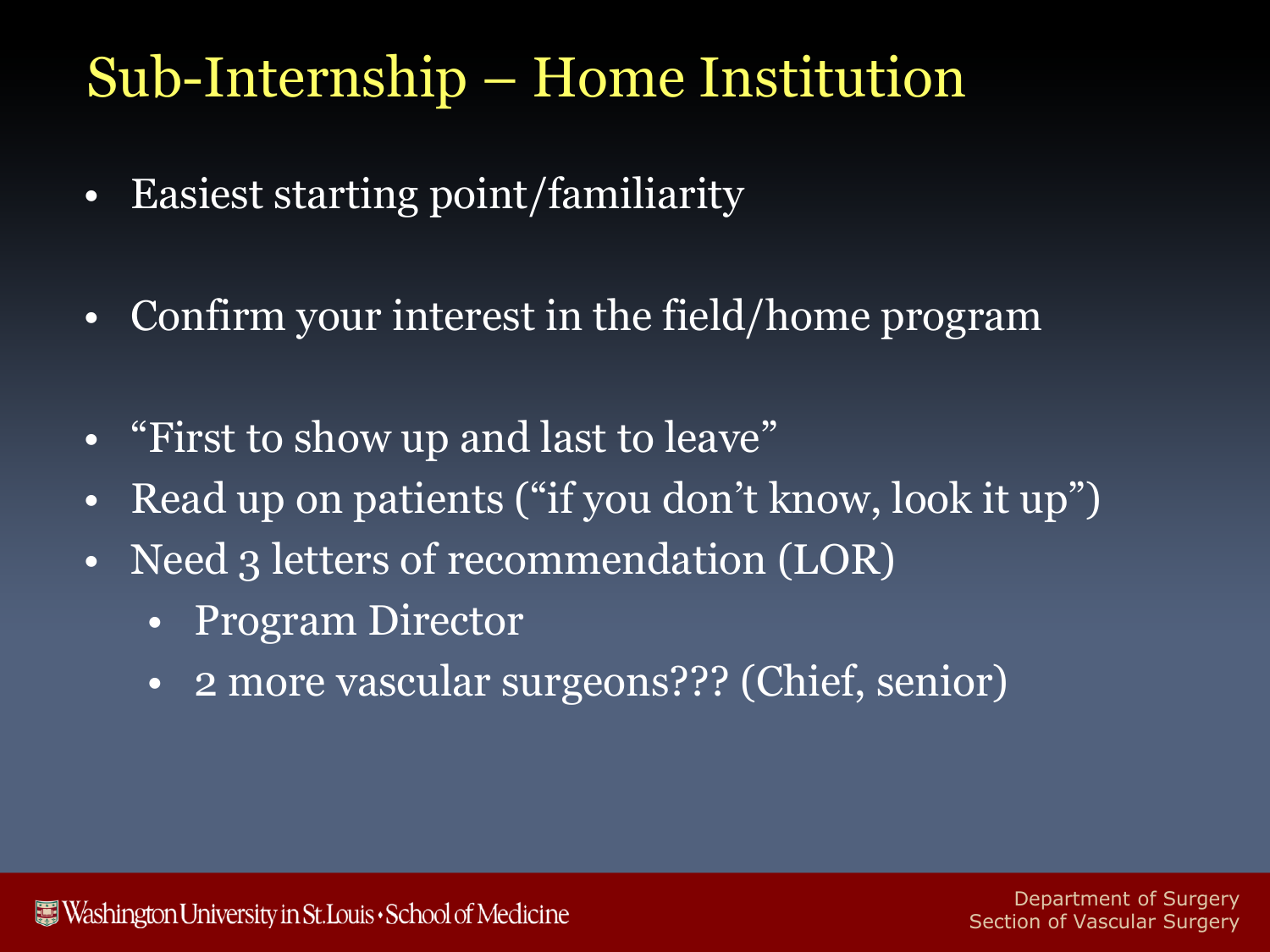### Sub-Internship – Away Rotations

- Usually do one or two at most (before 10/31)
- Contact programs to ensure availability
	- Talk to program coordinator, program director
	- Not all rotations are the same (main hospital)
- Plan on getting at least 1 LOR (before  $9/15$ )
	- Make sure you have frequent interaction w/faculty
	- Talk to trainees of all levels (off-service)
	- Make an appointment with PD
	- Research project/case report
- It's a "3-4 week job interview" days off?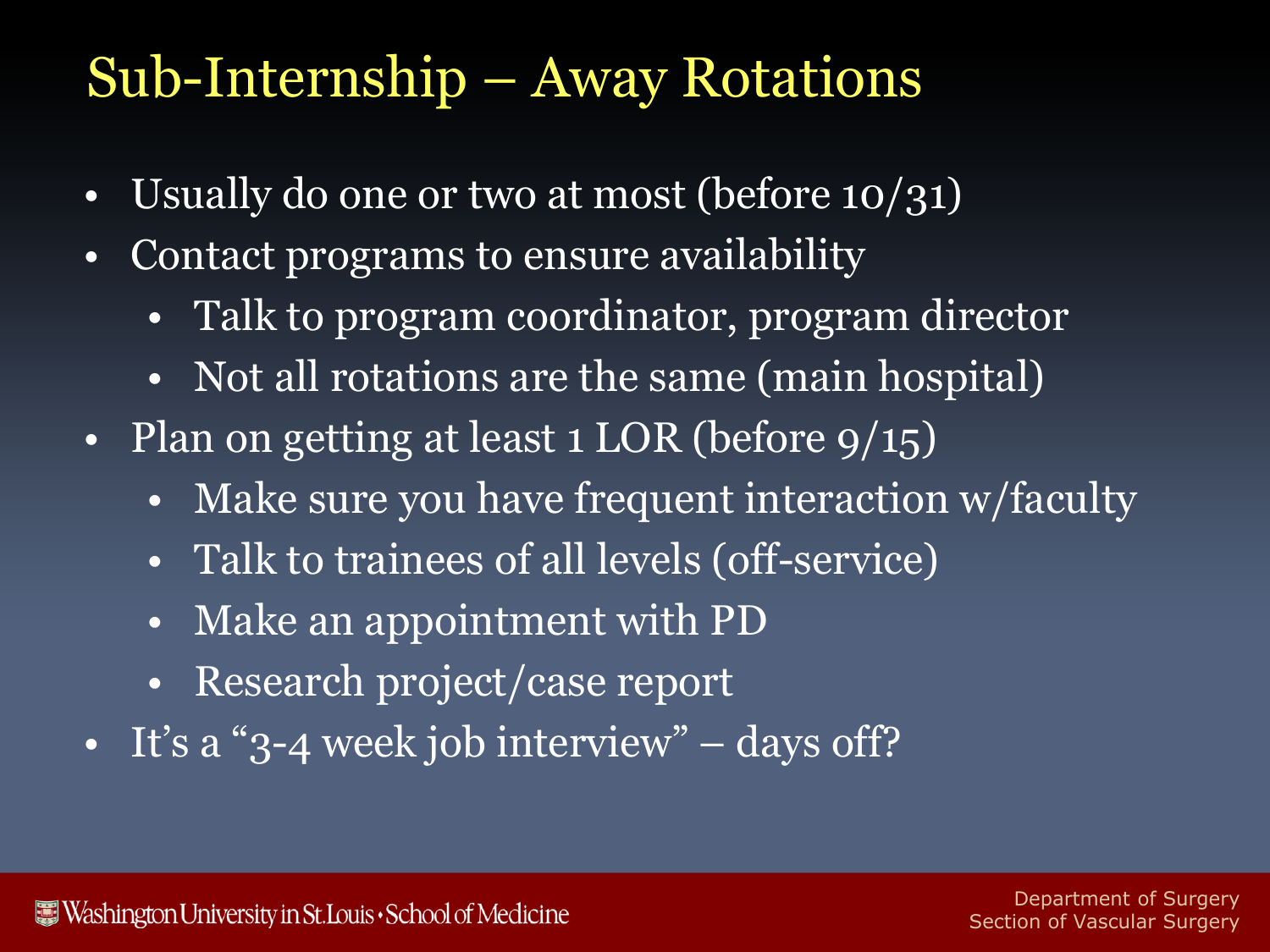### Interviews

- Be realistic about your qualifications (USMLE, CV)
- More interviews ---> more \$\$\$
- You will have to make some tough decisions early!
- Just be yourself
- Do a bit of research about the program
- Dress professionally, be courteous (to everyone)
- Be attentive, ask good questions
- The interview is over only after you have left town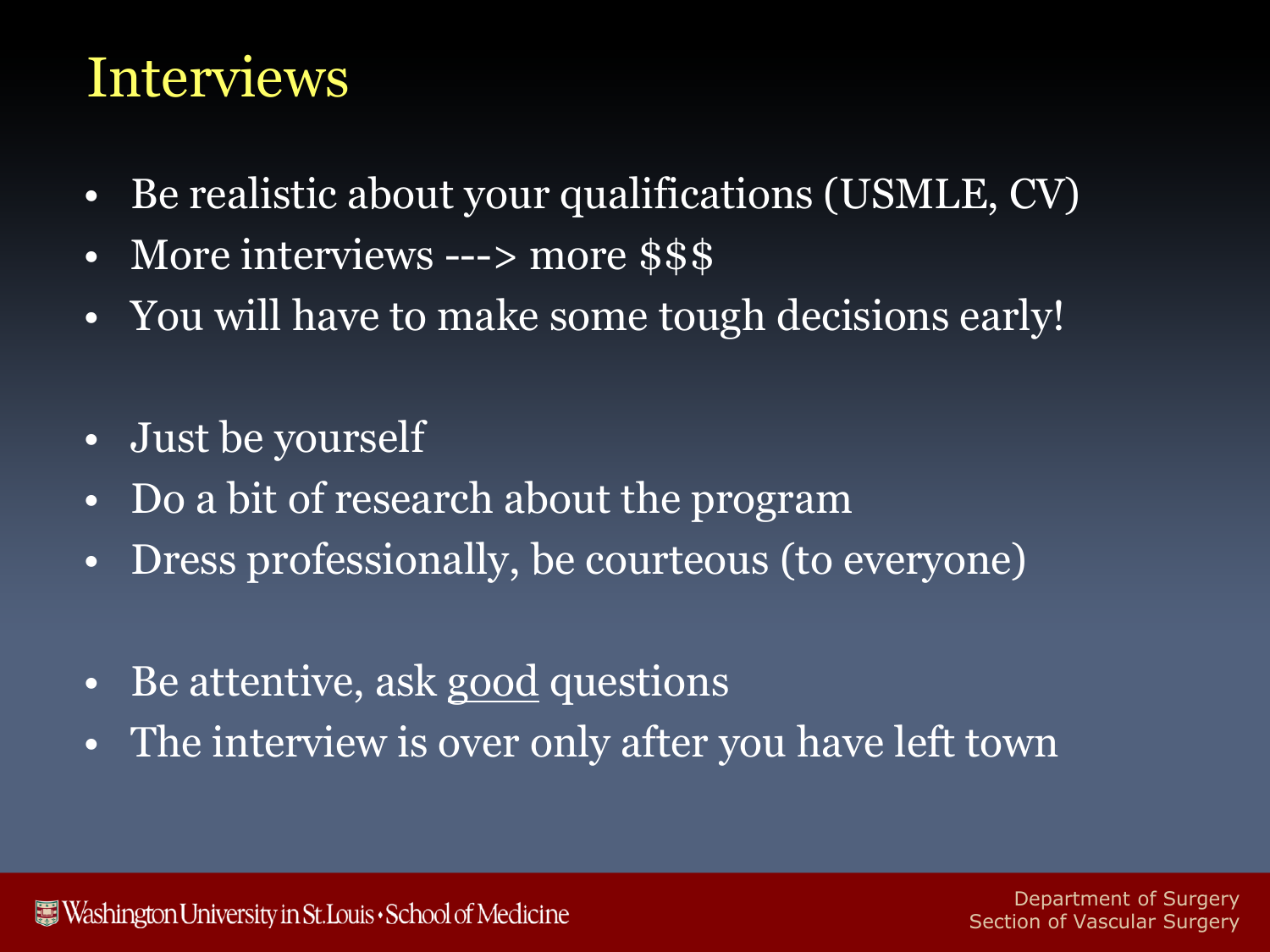#### Match Process

- Be realistic about your qualifications (USMLE, CV)
- Utilize your resources
- Make appointment to sit down w/PD-advisor
- VS is a small community (~60 positions)
- Make a timely decision
- Have people call on your behalf
- Identify your top program and TELL THEM!
	- P.S. there is only one program at #1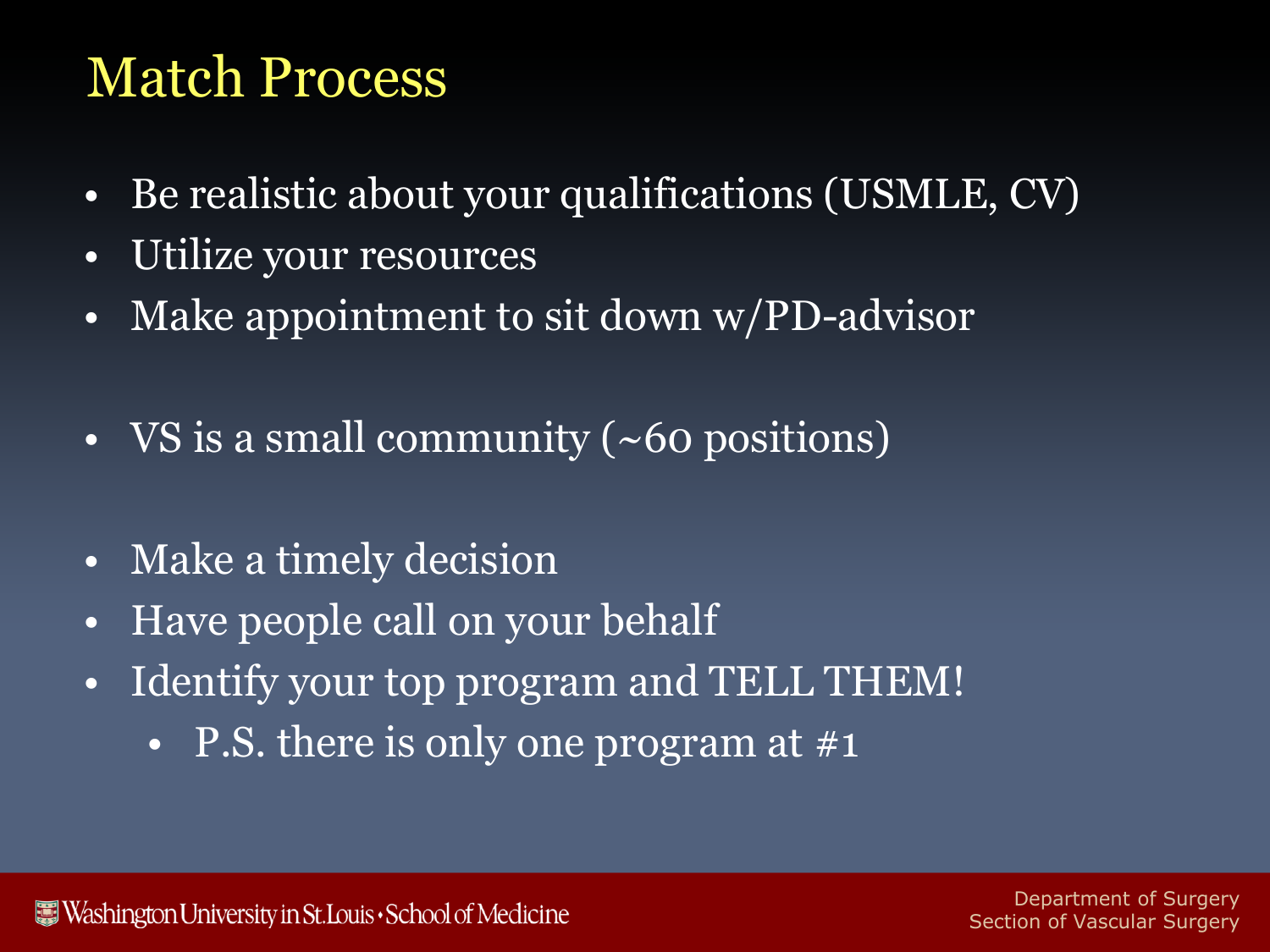# Final Words…

- Vascular surgery is an excellent career choice
- Always be yourself and use your common sense
- You are looking for a 5+ year job, put in the work to get a good one!